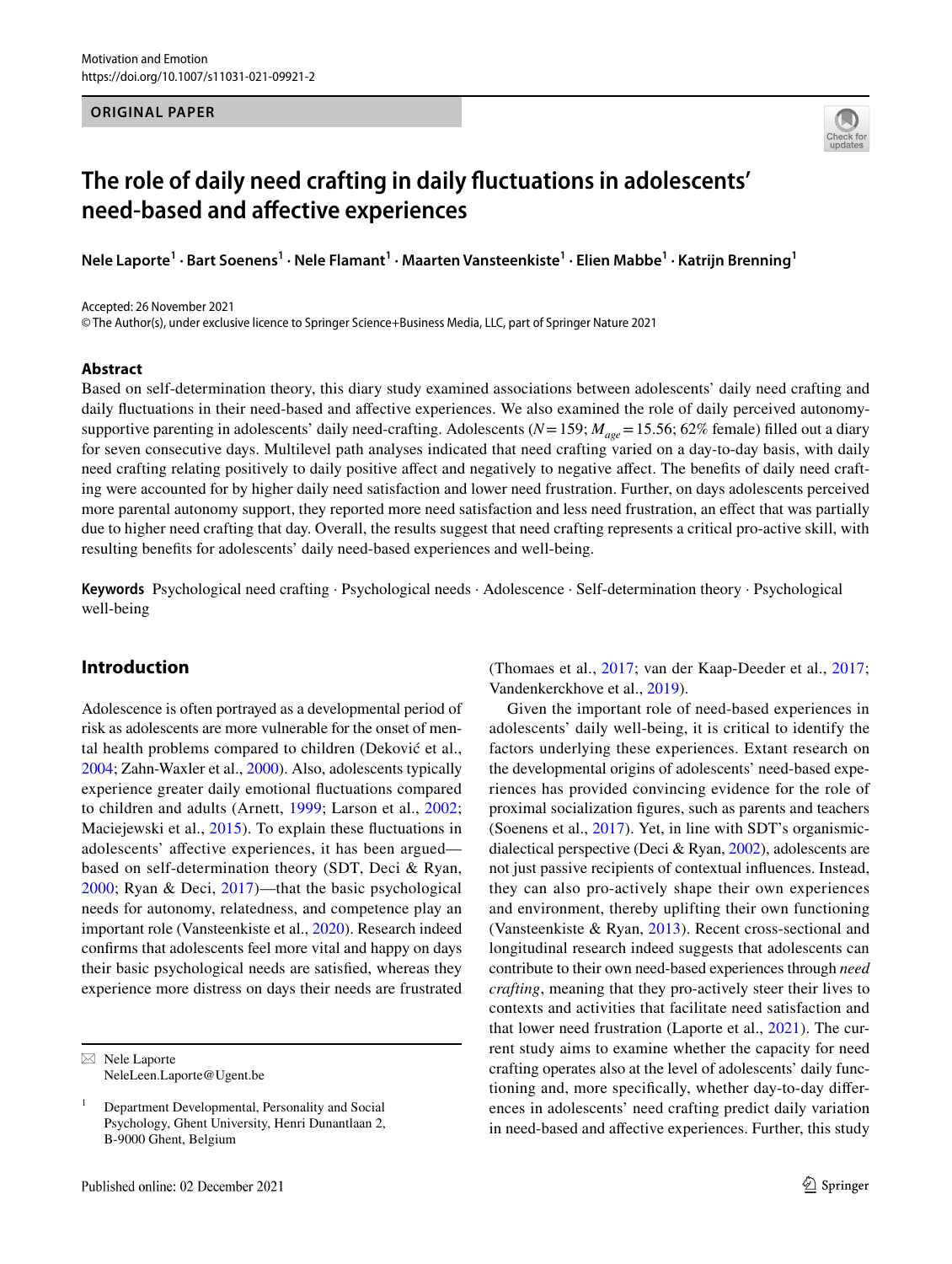attempts to gain insight into the role of daily autonomysupportive parenting in adolescents' daily need crafting and subsequent daily need-based experiences.

## **Need‑based experiences and adolescents' psychological well‑being**

According to SDT, all individuals have three basic psychological needs, that is, the needs for autonomy, relatedness, and competence. These needs are considered universally important for individuals' mental health and behavioural adjustment (Ryan & Deci, [2017](#page-11-1); Vansteenkiste et al., [2020](#page-11-2)). The need for autonomy refers to a sense of volition, authenticity, and psychological freedom. When experiencing autonomy, adolescents feel free to think, feel and act in a way they fully endorse. The need for relatedness concerns a sense of reciprocal care and closeness with important others. When the need for relatedness is fulflled, adolescents feel connected and experience warm and secure relationships. The need for competence entails a sense of mastery and efectiveness. When experiencing a sense of competence, adolescents feel capable to perform activities and to face challenges efectively. Whereas the satisfaction of the three basic psychological needs is essential for psychological growth and well-being, the frustration of these needs hampers individuals' functioning and even increases risk for psychopathology (Vansteenkiste & Ryan, [2013](#page-11-7)). When the needs are frustrated, adolescents feel pressured or conficted (i.e., autonomy frustration), excluded and lonely (i.e., relatedness frustration) and inferior and inadequate (i.e., competence frustration).

Consistent with SDT, a wealth of studies has shown that the basic psychological needs indeed play an important role in adolescents' psychosocial adjustment (Vansteenkiste & Ryan, [2013](#page-11-7); Vansteenkiste et al., [2020\)](#page-11-2). Adolescents reporting more need satisfaction were found to feel more energized and vital (Cordeiro et al., [2016\)](#page-10-6), to report more positive afect (Rodríguez-Meirinhos et al., [2020\)](#page-11-8) and life satisfaction (Leversen et al., [2012;](#page-10-7) Rodríguez-Meirinhos et al., [2020\)](#page-11-8), and to be less susceptible to psychopathology (Emery et al., [2015;](#page-10-8) Véronneau et al., [2005](#page-11-9)). Adolescents experiencing more need frustration report more symptoms of stress (Campbell et al., [2017](#page-10-9)), negative afect (Bartholomew et al., [2011\)](#page-10-10), and externalizing problems (Van Petegem et al., [2015](#page-11-10)). These effects have been documented across cultures (Chen et al., [2015\)](#page-10-11) and across diferent life domains (e.g., friends, school; Milyavskaya et al., [2009\)](#page-11-11).

Diary studies have shown that these need-based experiences also vary substantially on a daily basis within individuals (Mabbe et al., [2018](#page-11-12); Reis et al., [2000;](#page-11-13) Ryan et al., [2010](#page-11-14); Sheldon et al., [1996](#page-11-15); van der Kaap-Deeder et al., [2019](#page-11-16)). Such diary studies are especially critical in adolescence as this developmental period is characterized by stronger emotional ups and downs than in childhood and adulthood (Arnett, [1999,](#page-10-1) Larsen et al., [2002](#page-10-2), Maciejewski et al., [2015](#page-11-0)). Previous diary studies confrmed that adolescents display substantial day-to-day variation in need-based experiences, and that daily need satisfaction relates positively to daily well-being (van der Kaap-Deeder et al., [2017\)](#page-11-4), whereas daily need frustration relates positively to daily depressive symptoms (Vandenkerckhove et al., [2021\)](#page-11-17), poor sleep via symptoms of stress (Campbell et al., [2020](#page-10-12)), and compensatory attempts to restore frustrated needs such as binge eating behaviors (Verstuyf et al., [2013\)](#page-11-18). Because adolescence is characterized by emotional volatility and because the basic psychological needs appear to play an important role in these emotional ups and downs, an important next step for research is to investigate the sources of these daily fuctuations in adolescents' need-based experiences.

#### **Sources of adolescents' need‑based experiences**

From an SDT perspective it is argued that socialization fgures can foster adolescents' need satisfaction by providing autonomy support, which includes the acknowledgement of adolescents' frame of reference, the provision of choice to foster exploration and independent decision-making, and ofering a solid and meaningful rationale for requests. In line with these assumptions, research showed convincingly that autonomy-supportive practices by proximal socialization fgures, such as parents (e.g., Soenens et al., [2017\)](#page-11-6) and teachers (e.g., Jang et al., [2016](#page-10-13)), play an important role in adolescents' need-based experiences. Moreover, diary studies have begun to demonstrate that there is substantial daily variation in autonomy-supportive parenting, with these variations relating meaningfully to fluctuations in their ofspring's' need-based experiences (van der Kaap-Deeder et al., [2017\)](#page-11-4).

Yet, adolescents are not just passively subjected to contextual variations. Consistent with SDT's organismic assumptions about human nature (Ryan & Deci, [2017\)](#page-11-1), a few empirical studies have shown that individuals can proactively contribute to their own need-based experiences (Laporte et al., [2021;](#page-10-5) Legault, et al., [2017](#page-10-14); Sheldon et al., [2010](#page-11-19); Weinstein et al., [2016\)](#page-12-1). To denote individuals' capacity to uplift their own need-based experiences, the term need crafting was coined (Laporte et al., [2021\)](#page-10-5). Similar to the concept of job-crafting (i.e., employees' pro-active attempts to align their jobs with their own preferences and interests; Tims & Bakker, [2010](#page-11-20); Wzresniewski & Dutton, [2001](#page-12-2)), need crafting refers to individuals' self-initiated attempts to seek and create optimal conditions for psychological need satisfaction to occur (Laporte et al., [2021;](#page-10-5) see also de Bloom et al., [2020](#page-10-15)). Specifcally, individuals high on need crafting are aware of the activities, contexts and relational partners that are need-conducive for them (i.e.,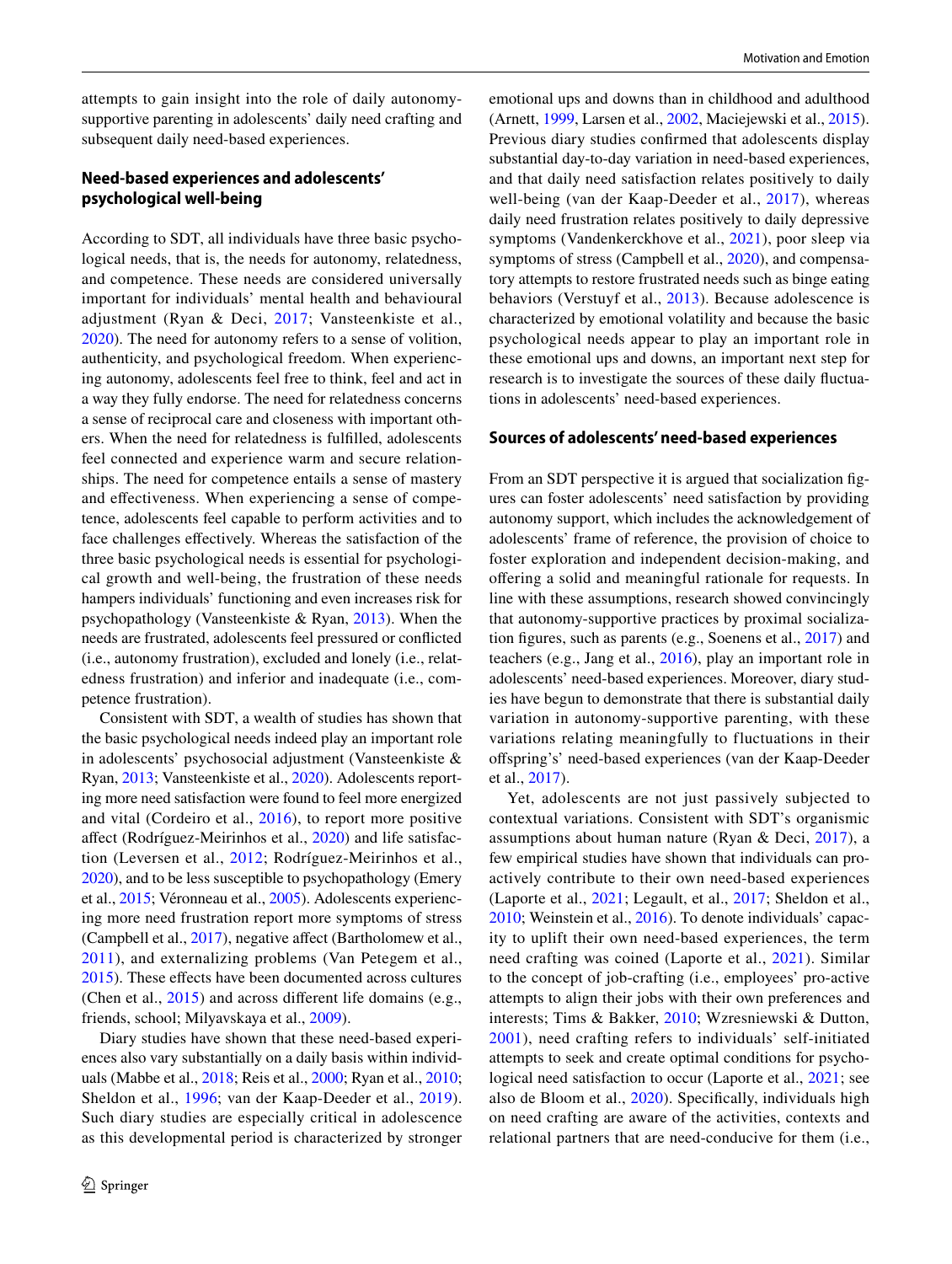awareness component) and they use this self-knowledge to seek and create optimal circumstances to experience need satisfaction (i.e., action taking component). The capacity for need crafting is particularly important during adolescence, a developmental period in which individuals increasingly shape their own environment, thereby contributing to their own development (Ludeke et al., [2013](#page-11-21); Soenens et al., [2019](#page-11-22)).

Initial cross-sectional and longitudinal research among adolescents provided evidence for the important role of need crafting in adolescents' need-based experiences and mental health (Laporte et al., [2021\)](#page-10-5). First, this research showed that need crafting can be measured reliably and was related in a theory-consistent way with related constructs, such as mindfulness, pro-activity and asserted autonomy, testifying to the construct validity of the measure. Further, longitudinal analyses (spanning a 3-month period) demonstrated that need crafting related positively to adolescents' need-based experiences with these experiences, in turn, relating to more adolescent psychological well-being and less psychological ill-being, even when taking into account the role of adolescents' perceived need-supportive parenting (Laporte et al., [2021](#page-10-5)). Although these initial results provide evidence that adolescents' need crafting is a critical skill to optimize needbased experiences, the associations between need crafting and adolescents' need-based experiences may well be bidirectional in nature. It is indeed likely that need crafting needs to be energized, with experiences of need satisfaction freeing up the necessary energy such that adolescents can mobilize their need crafting skills. As this is one of the frst studies targeting adolescents' capacity for need crafting, the current study primary focusses on the role of need crafting in adolescent' need-based experiences, thereby examining whether and how need crafting affects adolescents' needbased experiences.

The 6-month longitudinal study of Laporte et al. ([2021](#page-10-5)), compromising three assessments, provided preliminary evidence for the notion that need crafting is a dynamic skill as about 35% of the variance in need crafting being situated at the level of within-person change. Yet, given that adolescents' need-based experiences are subject to faster daily fuctuations (Vandenkerckhove et al., [2019](#page-11-5); Verstuyf et al., [2013](#page-11-18)), it remains to be examined whether their capacity for shaping their need-based experiences also fuctuates from day to day and whether daily need crafting contributes to adolescents' daily need-based experiences and subsequent afect.

# **The role of autonomy‑supportive parenting in need crafting**

To date, need crafting and autonomy-supportive parenting have been treated as two rather independent sources of infuence, yielding additive contributions to need satisfaction (Laporte et al., [2021;](#page-10-5) Legault et al., [2017\)](#page-10-14). Yet, in this study we address the possibility that the well-being benefts of autonomy-supportive parenting are partially due to its contributes to higher need crafting in adolescents. This possibility is in line with previous research and theory on the importance of parenting in other self-regulation strategies (e.g., emotion regulation, see Erdmann & Hertel, [2019\)](#page-10-16). Because autonomy-supportive parents display a sincere interest in adolescents' interests and preferences, adolescents would more easily come in touch and become aware of them. Further, autonomy-supportive parents allow their adolescents the space for exploration choice, thereby encouraging them to make authentic decisions based upon their interests and preferences. Within such a climate, adolescents would experience the necessary room and freedom to craft their own opportunities for need-based experiences.

The current study is the first to examine whether the expected need-enhancing effect of daily autonomy-support can be accounted for by daily need crafting. Nevertheless, it should be noted that daily autonomy support may still yield a direct efect on adolescents' need-based experiences. This is because adolescents' basic needs may get directly fulflled within the parent–child relation instead of being merely function of adolescents' attempts for need crafting, which presumably largely happens outside the parent–child dyad.

## **The present study**

The overall goal of the present study is to gain insight into the role of need crafting in adolescents' daily need-based experiences and psychological well-being. The frst specifc aim of this study was to investigate whether daily need crafting would relate positively to need satisfaction and negatively to need frustration, with these need-based experiences, in turn, relating to adolescents' daily afect (i.e., mediation). Congruent with the dual-pathway model in SDT (Costa et al., [2016;](#page-10-17) Haerens et al., [2015](#page-10-18); Vansteenkiste & Ryan, [2013](#page-11-7)) we expected need satisfaction to relate primarily to positive affect, whereas need frustration was expected to relate primarily to negative afect (Hypothesis 1). The second aim was to examine daily autonomy-supportive parenting as a potential antecedent of adolescents' daily need crafting and subsequent daily need-based experiences. We expected that daily autonomy-supportive parenting would relate indirectly to higher daily need satisfaction and lower daily need frustration, with daily need crafting partially mediating these associations (Hypothesis 2).

## **Method**

### **Participants and procedure**

The data presented in this paper are part of a broader multiinformant diary study involving adolescents and either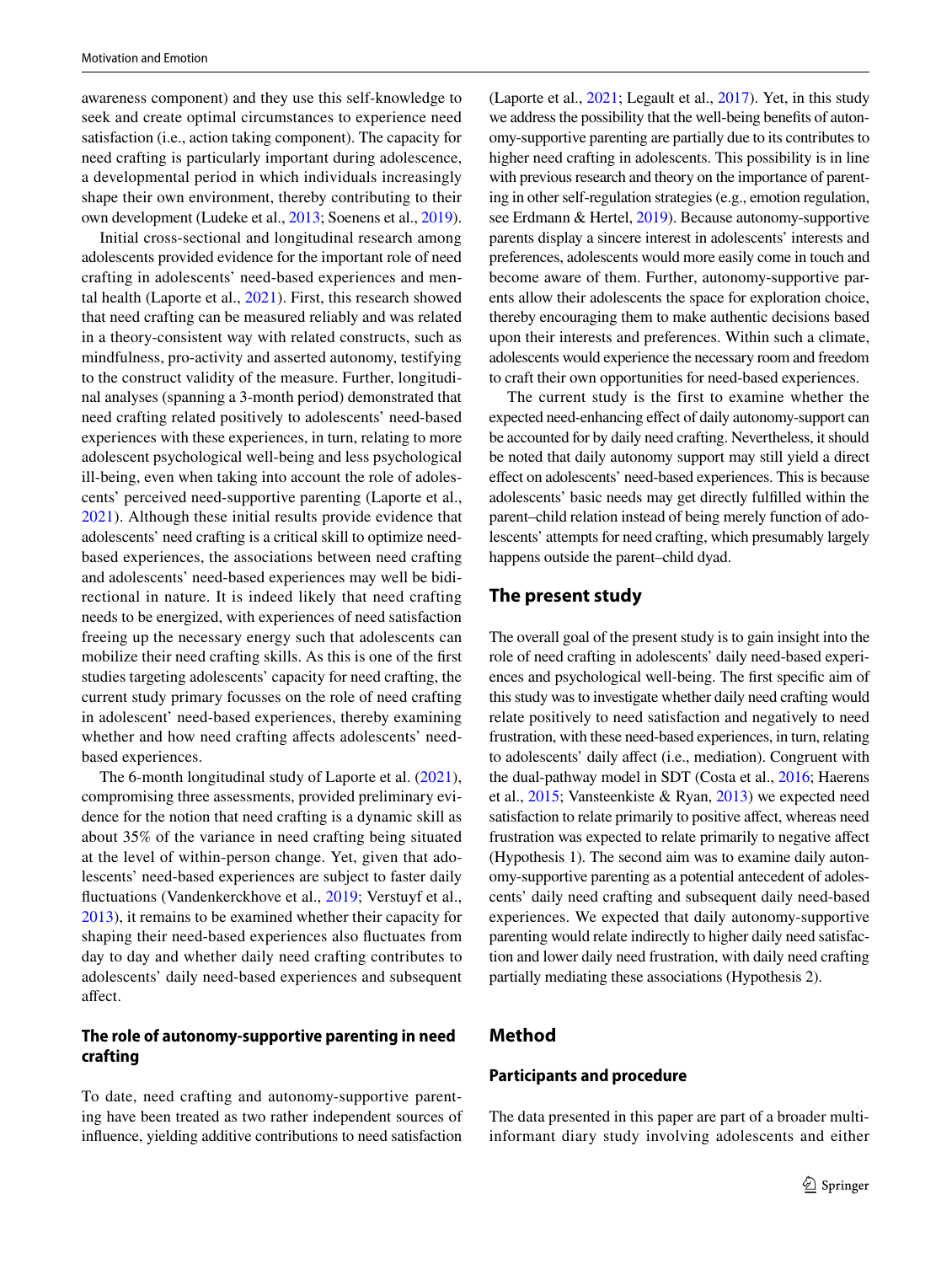their mother or father. In this manuscript, we relied only on adolescents' reports. In total, 159 Dutch-speaking Belgian adolescents (*M* age = 15.56 years, SD = 1.14, range = 13–18; 61.49% female) participated in this 7-days diary study. Of all participants, 57.76% followed an academic track, 35.40% a technical track and 4.35% a vocational track. The majority of the parents were either married or living together (81.40%), with the other parents being divorced, single, or widowed. Although initially 161 adolescents participated to the study, two adolescents who did not fll out the diary were removed from the dataset.

In the context of a course on developmental psychology, undergraduate students were asked to recruit participants by contacting a family (who were not relatives of the student) with at least one adolescent in the 9th, 10th, 11th or 12th grade of secondary school. To obtain heterogeneity in terms of educational track, students were instructed to recruit an adolescent following a specifc track (academic track or technical/vocational track). Also, half of the students were instructed to ask participants to report on the parenting practices of their mother and half of the students were instructed to ask participants to report on the parenting practices of their father. Students were trained to approach potentially interested families and to collect data during an information session with the ffth author of this study. Further assistance during the data collection was provided to the students via e-mail. We chose to work with students as main recruiters, because the collection of a large sample of adolescents who were motivated to keep a diary requires a personal approach. During a home visit, students assisted adolescents to fll out our online baseline questionnaire and explained how to fll out the online questionnaires on a computer or smartphone. The participants were instructed to fll out the diary questionnaires every evening during seven consecutive days of a regular school week in November 2019, starting from Saturday. Each day, items were administered in the same order. Text messages were used as reminder to fll out the questionnaires. Participation was anonymous and voluntary. Both adolescents and one of the parents gave their written consent for the participation. Approval to conduct this study was obtained from the faculty's Ethical Committee (2019/71).

#### **Measures**

#### **Daily need crafting**

Each day, participants flled out a set of 12 items from the Dutch version of the need crafting scale (NCS: Laporte et al., [2021](#page-10-5)), which were slightly adapted to make them amendable for a diary format. The internal structure of this scale was established through Confrmatory Factor Analysis and its validity was documented through theoretically plausible associations with related constructs and personality

variables (Laporte et al., [2021\)](#page-10-5). There were 4 items to measure the crafting of each of the three needs. Within each of the needs, there were 2 items tapping into the awareness component (e.g., *"Today, I knew well which people really care about me*", need for relatedness) and 2 items tapping into the action component (e.g., "*Today, I deliberately chose to do activities I am good at",* need for competence). Items were rated on a 5-point Likert scale, ranging from 1 (*completely not true)* to 5 (*completely true*). Cronbach's alpha for need crafting was 0.83 on the within-person level and 0.95 on the between-person level.

#### **Daily need‑based experiences**

Daily need satisfaction and frustration were assessed through a Dutch version of the 12-item version of the well-validated basic psychological need satisfaction and need frustration scale for children (BPNSNF: Chen et al., [2015](#page-10-11); van der Kaap-Deeder et al., [2015](#page-11-23)). There were two items for satisfaction and two items for frustration of each of the three needs. Items were scored on a 5-point Likert scale, ranging from 1 (*completely not true*) to 5 (*completely true*). A sample item for need satisfaction (6 items) was "*Today, I felt free to choose which activities I did"* (i.e., autonomy satisfaction). Cronbach's alpha for need satisfaction was 0.69 on the within-person level and 0.91 on the between-person level. A sample item for daily need frustration (6 items) was *"Today, I often had doubts about whether I'm good at things"* (i.e., competence frustration). Cronbach's alpha for need frustration was 0.60 on the within-person level and 0.88 on the between-person level.

#### **Daily positive and negative afect**

To tap into adolescents' daily positive and negative afect, participants completed the positive and negative afect scale (PANAS: Watson et al., [1988](#page-12-3)). Both the positive affect (e.g., "*enthusiastic*") and the negative affect scale (e.g., "*sad*") included 10 emotions scored on a 5-point Likert scale, ranging from 1 (*experienced very little or not at all*) to 5 (*experienced very often*). Cronbach's alpha for daily positive affect was 0.76 on the within-person level and 0.90 on the between-person level, whereas for daily negative afect Cronbach's alpha was 0.72 on the within-person level and 0.92 on the between-person level.

#### **Daily autonomy‑supportive parenting**

Participants were asked to fill out each day six items assessing daily perceived autonomy-support of their father or mother. Each day, participants reported on the parenting practices of the same parent. Items were selected from the Dutch version of the perceived parental autonomy support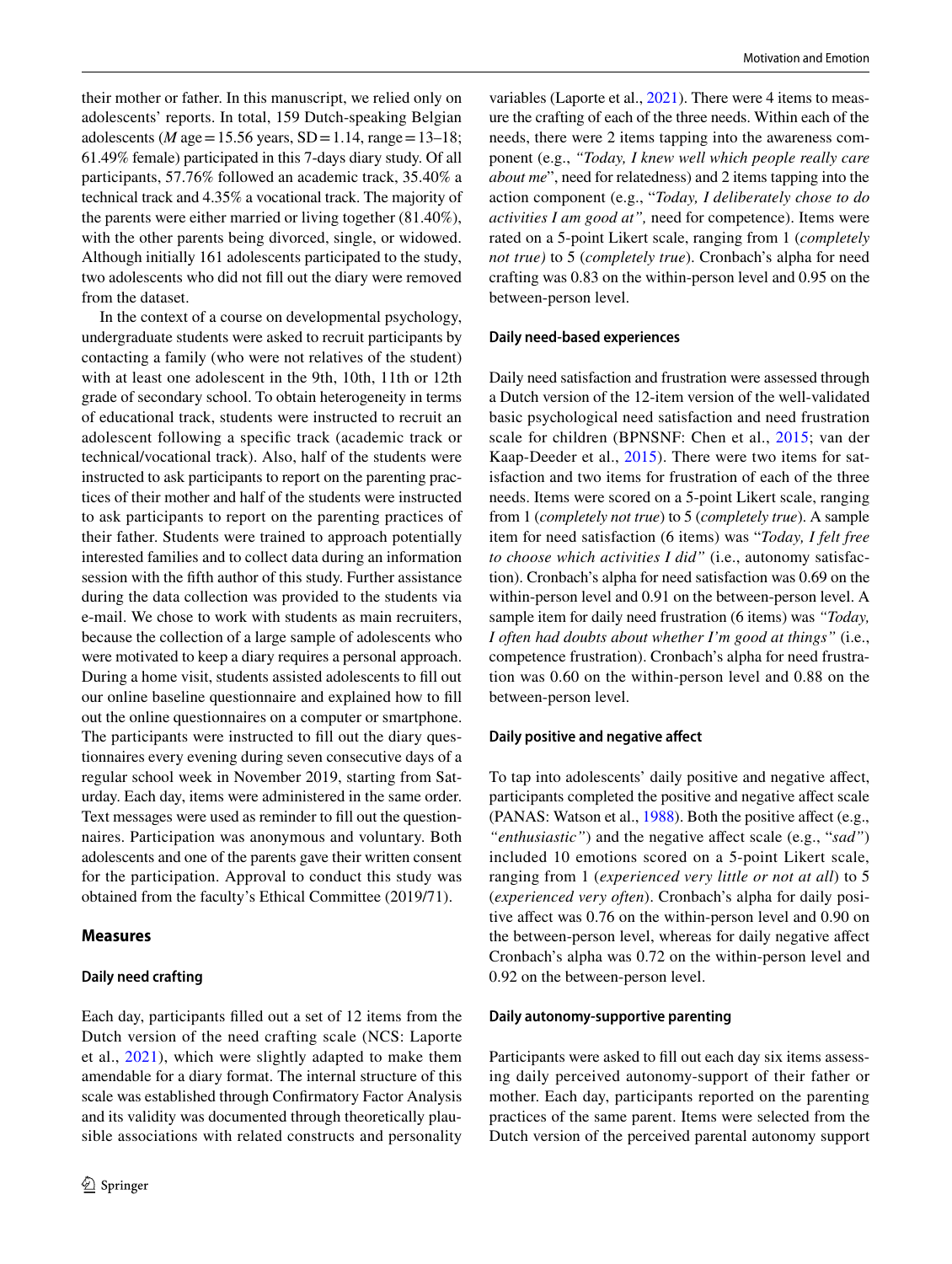<span id="page-4-0"></span>**Table 1** Descriptive statistics and correlations between day-level and person-level variables

|                      | M    | SD   | $\alpha$      |            |            |            | 4           |                       | 6                     |
|----------------------|------|------|---------------|------------|------------|------------|-------------|-----------------------|-----------------------|
| 1. Need crafting     | 3.71 | 0.74 | $0.87 - 0.91$ |            | $0.87***$  | $-0.46***$ | $0.58***$   | $-0.39***$            | $0.47***$             |
| 2. Need satisfaction | 3.82 | 0.68 | $0.76 - 0.81$ | $0.55***$  |            | $-0.62***$ | $0.57***$   | $-0.54***$            | $0.52***$             |
| 3. Need frustration  | 2.13 | 0.75 | $0.72 - 0.79$ | $-0.32***$ | $-0.51***$ |            | $-0.20^{+}$ | $0.80***$             | $-0.22***$            |
| 4. Positive affect   | 3.02 | 0.77 | $0.79 - 0.84$ | $0.43***$  | $0.54***$  | $-0.32***$ |             | $-0.14$ <sup>ns</sup> | $0.23***$             |
| 5. Negative affect   | 2.16 | 0.79 | $0.79 - 0.85$ | $-0.29***$ | $-0.33***$ | $0.40***$  | $-0.35***$  |                       | $-0.12$ <sup>ns</sup> |
| 6. Autonomy-support  | 5.27 | 0.76 | $0.69 - 0.83$ | $0.27***$  | $0.30***$  | $-0.17***$ | $0.24***$   | $-0.18***$            |                       |

Correlations on the within-person level are reported under the diagonal, correlations on the between-person level are reported above the diagonal *\*\*\*p*<0.001

*\*p*<0.05

 $+p < 0.10$ <sup>ns</sup>

scale for adolescents (P-PASS: Mageau et al., [2015\)](#page-11-24) and were adopted in a diary format. An example item was "*Today, my mother/father gave me many opportunities to make my own decisions about what I wanted to do"*. Participants were asked to rate the items on a 7-point Likert scale, going from 1 (*completely incorrect*) to 7 (*completely correct)*. Cronbach's alpha for perceived autonomy-supportive parenting was 0.66 on the within-person level and 0.86 on the between-person level.

### **Plan of analysis**

To investigate the main hypotheses, multilevel path analyses were performed in MPlus 8.4. As a frst step, we calculated intra-class correlations (ICC) by building random interceptonly models (1) to document the daily variability in need crafting and (2) to examine if multilevel modelling was appropriate. These models disaggregate the total variation in the data into between-person level variation (variance due to diferences between individuals) and within-person level variation (variance due to diferences over time). Second, to investigate Hypothesis 1 (which assumes an intervening role of adolescents' need-based experiences in associations between need crafting and daily affect), we performed a multilevel mediation model, thereby testing the hypothesized structural model at the within-person level and controlling for this model at the between-person level. Third, to investigate the possibility that daily parenting would relate indirectly to need-based experiences through need crafting, we conducted a second multilevel model, including perceived autonomy-supportive parenting as independent variable and including need crafting as intervening variable and needbased experiences as outcomes. Similar to the approach in Hypothesis 1, we controlled for associations on the betweenperson level by performing the hypothesized model simultaneously at the within-person level and between-person level.

# **Results**

### **Descriptive statistics and preliminary analyses**

Table [1](#page-4-0) shows means, standard deviations and correlations of all study variables. To examine the associations between the background variables (i.e., gender, age, family structure and education level) and the study variables, we conducted a multilevel model with the background variables as between-person variables and with the main study variables as dependent variables. There were no signifcant efects of adolescents' type of education on the study variables. However, we found significant effects of gender on need crafting (*b*= −0.31, *SE*=0.088, *p*<0.001), need satisfaction (*b*= −0.26, *SE*=0.080, *p*<0.01), need frustration (*b*=0.25, *SE*=0.092, *p* < 0.01), positive affect (*b* = −0.22, *SE* = 0.088, *p* < 0.05) and negative affect (*b* = 0.28, *SE* = 0.100, *p* < 0.01), with boys reporting signifcantly more need crafting, need satisfaction and positive affect and lower need frustration and negative afect compared to girls. Furthermore, we found a significant effect of adolescents' age on need crafting  $(b = -0.15, SE = 0.040, p < 0.01)$ , need frustration  $(b=0.09, SE=0.040, p<0.05)$  and negative affect  $(b=0.08,$  $SE = 0.041$ ,  $p < 0.05$ ), with older adolescents reporting lower need crafting as well as higher need frustration and negative afect. Also, we found a signifcant efect of family structure on perceived daily autonomy-supportive parenting (*b*= −0.69, *SE*=0.176), *p*<0.001), with adolescents living in an intact family reporting higher daily autonomy support compared to adolescents living in a non-intact family (e.g., divorced parents, deceased parent(s)). Based on these results, we decided to control for adolescents' gender, age and family structure in all subsequent analyses.

Also, regarding the assessment of daily perceived autonomy support, 60.20% of the participants reported on their mother's use of autonomy support and 39.80% of the participants reported on their father's use of autonomy support.

*<sup>\*\*</sup>p*<0.01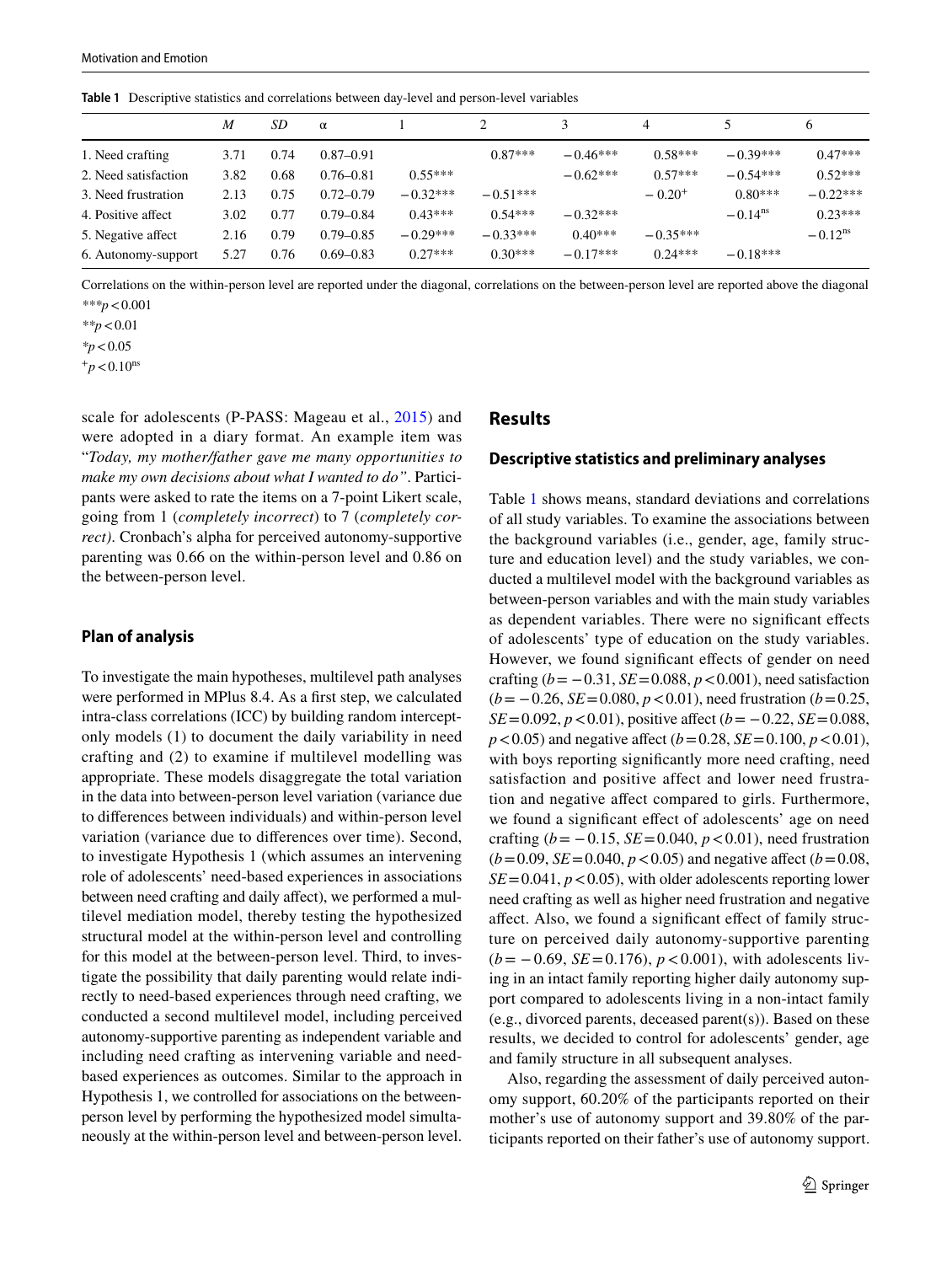<span id="page-5-0"></span>**Fig. 1** Within-person level results of a multi-level mediation model of daily need crafting on daily afective experiences through daily need-based experiences



*Note.* Coefficients shown are unstandardized path coefficients with standard errors reported between brackets. ;

direct effects after adding need-based experiences are reported after the slash "/", original direct effects are reported

before the slash "/"; \*\*\* *p* <.001.\*\* *p* <.01.\* *p* < .05

Although an independent sample t-test indicated that the mean rating of perceived paternal and maternal autonomy support was not significantly different  $[t(157)=0.22]$ ,  $p=0.83$ ], parents' gender was added as a control variable in all models including perceived daily autonomy support.

Furthermore, we calculated the intra class correlation (ICC) to examine the daily variability of need crafting. The ICC value indicated that 53% of the variance in need crafting refects between-person variance. This percentage implies that a substantial part of the variance (i.e., 47%) is also situated at the within-person level. It should be noted that the variance at the within-person level also includes error variance. Still, this result suggests that need crafting does not only difer between individuals, but also varies within adolescents on a day-to-day basis. Additionally, we found daily variability in all other constructs. The ICC's were 0.46 for need satisfaction, 0.52 for need frustration, 0.45 for positive and 0.53 for negative afect, and 0.55 for autonomy-supportive parenting. Given the substantial variation in these key constructs at the within-person level (above 0.05, Preacher et al., [2010](#page-11-25)), the data were deemed suitable for multilevel modelling.

#### **Primary analyses**

## **Aim 1: need crafting, daily need‑based experiences, and daily negative afect**

Results of a fully saturated multilevel model testing Hypothesis 1 are shown in Fig. [1](#page-5-0). As can be seen, daily need crafting relates positively to daily need satisfaction, which in turn relates positively to daily positive afect and negatively to negative afect. Additionally, daily need crafting related negatively to daily need frustration which, in turn, related positively to negative afect but was unrelated to positive afect. The indirect associations between need crafting and positive affect via need satisfaction  $(b=0.26; SE=0.033)$ ,  $p < 0.001$ ) and negative affect via both need satisfaction (*b* = − 0.08; *SE* = 0.028, *p* < 0.01) and need frustration (*b* = − 0.10; *SE* = 0.020, *p* < 0.001) were all significant. Moreover, after taking into account the intervening role of adolescents' need-based experiences, there were still signifcant direct associations between need crafting and both positive and negative affect (see Fig.  $1$ ).<sup>1</sup>

## **Aim 2: the role of daily autonomy‑supportive parenting in need crafting**

We tested a multilevel model in which daily perceived autonomy support was related to adolescents' need crafting efforts that, in turn, were related to adolescents' need-based experiences. This fully saturated model, which was tested at the within-person level, also included direct associations between autonomy support and need-based experiences. As shown in Fig. [2](#page-6-0), perceived daily autonomy-supportive parenting related positively to daily need crafting. In turn, daily need crafting was related positively to daily need satisfaction and negatively to daily need frustration. The indirect pathways between perceived daily autonomy-supportive and

<span id="page-5-1"></span><sup>1</sup> Although we focused in the main analyses on need crafting as an overall construct, we also explored how daily fuctuations in the subcomponents of need crafting (i.e., awareness component and action taking component) are uniquely related to daily fuctuations in adolescents' affective experiences, through their need-based experiences. To do so, we re-estimated the multilevel path analyses of Hypothesis 1 separately for each of the subcomponents. The fndings obtained with the overall score were largely analogous to the fndings obtained with the separate scores for awareness ( $CFI = 1.00$ ;  $RMSEA = 0.03$ ;  $SRMR$  on the within-person level = 0.00) or action taking  $(CFI = 1.00; RMSEA = 0.03; SRMR$  on the withinperson level  $=0.00$ ). The results indicated that both daily awareness (*b*=0.49; *SE*=0.051, *p*<0.001) and action taking (*b*=0.43;  $SE = 0.035$ ,  $p < 0.001$ ) relate positively to need satisfaction, which in turn relates to more positive affect (model 1:  $b = 0.50$ ; *SE* = 0.046, *p*<0.001; model 2: *b*=0.48; *SE*=0.050, *p*<0.001) and less negative affect (model 1: *b* = −0.15; *SE* = 0.049, *p* < 0.05; model 2: *b*= −0.16; *SE*=0.049, *p*<0.01). Further, awareness (*b*= −0.29; *SE*=0.047,  $p < 0.001$ ) and action ( $b = -0.26$ ; *SE*=0.037,  $p < 0.001$ ) each related negatively to need frustration which, in turn, relates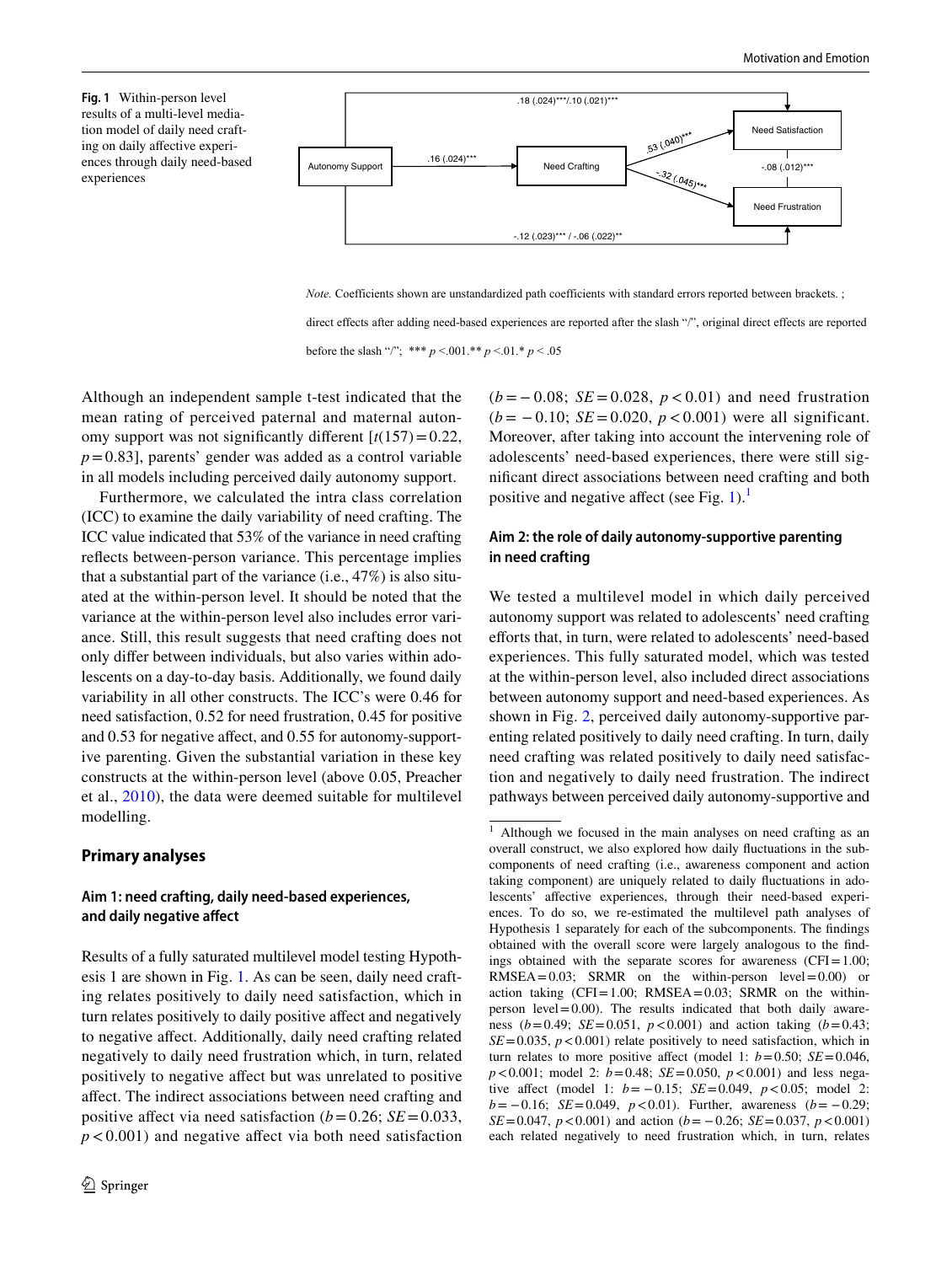<span id="page-6-0"></span>**Fig. 2** Within-person level results of a multi-level mediation model of daily autonomy support on daily need-based experiences through daily need crafting



*Note.* Coefficients shown are unstandardized path coefficients with standard errors reported between brackets. ;

direct effects after adding need-based experiences are reported after the slash "/", original direct effects are reported

before the slash "/"; \*\*\*  $p < 001$ .\*\*  $p < 01.*$  *p* < .05

daily need satisfaction ( $b = 0.09$ ; *SE* = 0.015,  $p < 0.001$ ) and daily need frustration ( $b = 0.05$ ; *SE*=0.011,  $p < 0.001$ ), through daily need crafting were signifcant. As anticipated, the direct associations between perceived daily autonomy support and need-based experiences remained signifcant after taking into account the indirect associations through need crafting.

## **Supplementary analyses**

In a series of supplementary analyses, we examined in greater detail the direction of effects in the association between need crafting and adolescents' need-based experiences. First, we tested an alternative mediation model in which adolescents' daily need-based experiences were included as predictors of adolescents' daily need crafting, which related to daily affect. To facilitate a comparison between the original and this alternative sequence, we tested both models without allowing direct associations between the independent variable and dependent variable in the models. To compare these non-nested models, we relied on the Akaike information criterion (AIC; Akaike, [1974\)](#page-10-19) and Bayesian information criterion (BIC; Schwarz, [1978\)](#page-11-26)

ft indices, with lower values indicating a better ft. Results favoured the original sequence (i.e.,  $AIC = 8184.78$  and  $BIC = 8412.380$  for the original sequence;  $AIC = 8557.264$ and  $BIC = 8720.61$  for the alternative sequence).

In a second series of analyses, we tested a multilevel path model in which adolescents' need crafting and need-based experiences on a given day predict, respectively, adolescents' need-based experiences and need crafting the next day after controlling for the corresponding constructs on the previous day. Results of this fully-saturated model are shown in Fig. [3](#page-7-0). As can be seen, adolescents' daily need crafting related positively to need satisfaction the next day but not vice versa. This efect emerged after controlling for within day associations between need crafting and need-relevant experiences.

## **Discussion**

Recent diary-based research increasingly shows that the basic psychological needs (i.e., autonomy, relatedness and competence) play a key role in individuals' emotional ups and downs (e.g., van der Kaap-Deeder et al., [2017](#page-11-4); Vandenkerckhove et al., [2019\)](#page-11-5). This dynamic role of needbased experiences in daily well-being is primarily relevant in adolescence, a developmental period characterized by stronger emotional fuctuations compared to other developmental periods (Arnett, [1999](#page-10-1); Larsen et al., [2002;](#page-10-2) Maciejewski et al., [2015\)](#page-11-0). From an SDT-perspective, adolescents' need-based experiences are likely afected by a complex interplay of both contextual and intrapersonal sources of infuence (Ryan et al., [2019\)](#page-11-27). Yet, previous research has mainly focused on the role of socializing agents, such as parents (van der Kaap-Deeder et al., [2017](#page-11-4)), at the expense of a focus on adolescents' agentic contribution to their own daily need-based experiences. Therefore, the goal of this study was to investigate the role of need crafting in adolescents' daily emotional ups and downs, through fuctuations

Footnote 1 (continued)

positively to negative affect (model 1:  $b=0.31$ ;  $SE=0.044$ ,  $p < 0.001$ ; model 2:  $b=0.31$ ;  $SE=0.044$ ,  $p < 0.001$ ) and which is unrelated to positive afect. All indirect associations were signifcant. Also, after taking into account the intervening role of adolescents' need-based experiences, there were still signifcant direct associations between the subcomponents of need crafting and both positive afect (model 1: *b*=0.14; *SE*=0.037, *p*<0.001; model 2: *b*=0.17; *SE*=0.042, *p* < 0.001) and negative affect (model 1: *b* = −0.11; *SE* = 0.035, *p* < 0.01; model 2: *b* = −0.08; *SE* = 0.037, *p* < 0.05). These findings suggest that both the awareness and action taking components were related to adolescents' need-based experiences and afective experiences. However, more research is necessary to gain more insight in the interplay between both components and how they relate to adolescents' mental health.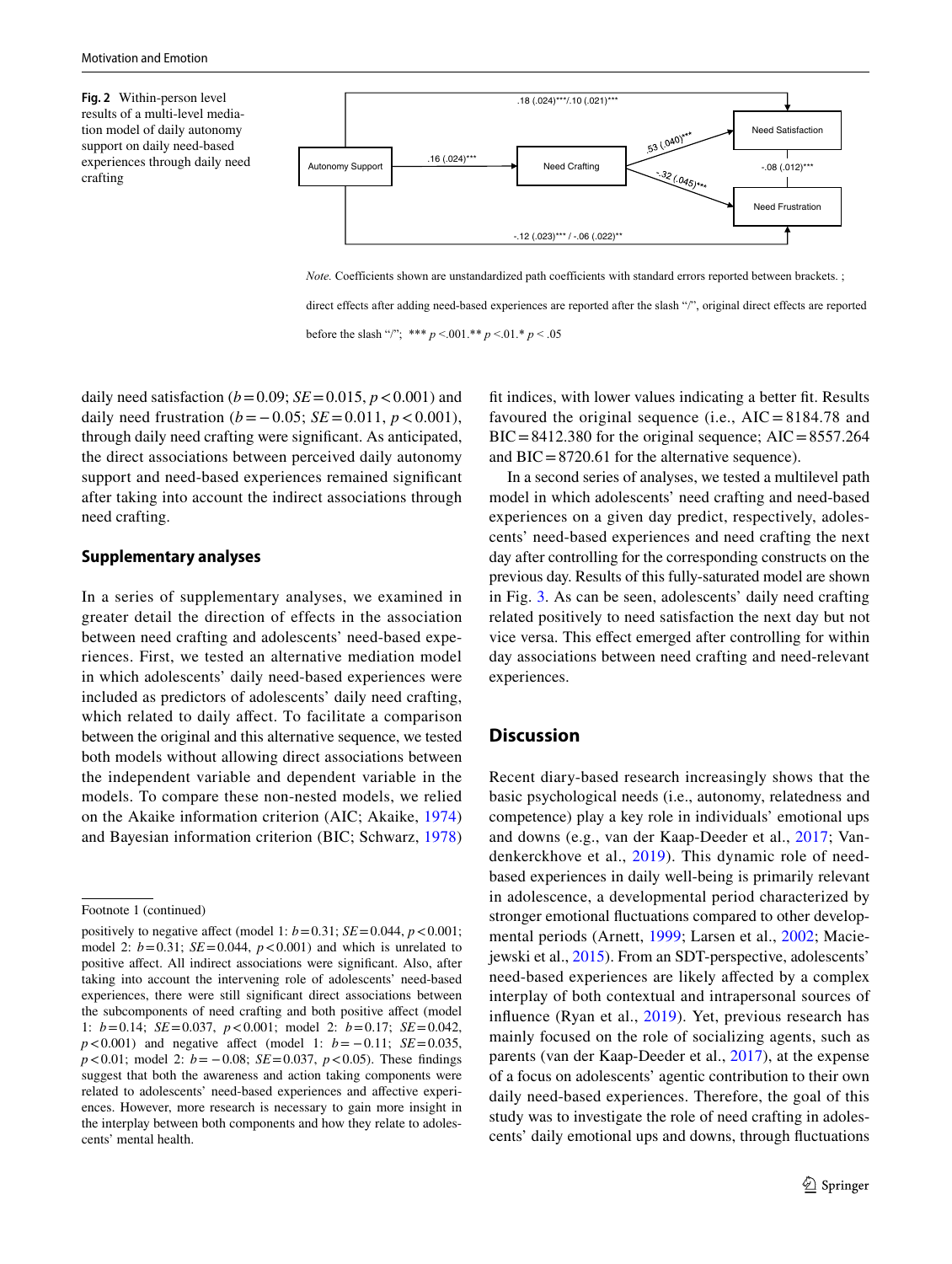<span id="page-7-0"></span>**Fig. 3** Within-person level results of a multi-level model including cross-lagged pathways between daily need crafting and daily need-based experiences across days



*Note.* Coefficients shown are unstandardized path coefficients with standard errors

reported between brackets; \*\*\* *p* <.001.\*\* *p* <.01.\* *p* < .05

in daily need-based experiences. Additionally, we aimed to examine the role of daily autonomy-supportive parenting in adolescents' need-crafting efforts and subsequent needbased experiences.

## **The benefts of daily need crafting**

The frst aim of the present study was to examine whether adolescents would benefit from daily need crafting in terms of the quality of their daily afect. A frst observation was that need crafting fuctuates considerably throughout the period of a week. More specifcally, about half of the variance in need crafting was situated at the level of daily (within-person) variation. Although considerable inter-individual diferences between adolescents exist, with some adolescents engaging more often in need crafting than others, adolescents also vary from day to day in their use of need crafting. Further, as hypothesized, we found that on days adolescents engaged more in need crafting, they experienced both more positive affect and less negative affect. This is an important fnding, because it indicates that adolescents' eforts to organize their daily life around opportunities for need satisfaction, go hand in hand with both more frequent emotional ups and less frequent emotional downs. In sum, these fndings build on the current literature by showing that need crafting plays an important role in diverse facets of adolescents' mental health. In addition to the role of need crafting in nurturing adolescents' global psychological well-being and avoiding the onset of psychological problems (Laporte et al., [2021\)](#page-10-5), the current study showed that need crafting may also be critical to prevent adolescents from experiencing high emotional oscillations, a phenomenon characteristic of adolescents' mental health (e.g., Larson et al., [2002\)](#page-10-2).

Furthermore, daily need crafting was associated indirectly with adolescents' daily affect through its associations with daily need-based experiences. Consistent with the dual-pathway model (Vansteenkiste & Ryan, [2013\)](#page-11-7) and previous longitudinal research (Laporte et al., [2021](#page-10-5)), need satisfaction primarily related to positive afect, while need frustration related primarily to negative afect. Moreover, need frustration yielded no signifcant relation with positive afect, whereas need satisfaction yielded a (small) negative relation with negative afect. These results suggest that the absence of need frustration is insufficient to feel well and vital, whereas experiences of need satisfaction partly protect against adolescents' psychological problems.

Even when taking into account the intervening role of adolescents' need-based experiences, there was still a direct association between daily need crafting and high-quality afect. This fnding raises the possibility that need crafting is directly benefcial for adolescents' well-being or that additional mediators, such as individuals' attentional focus (e.g., Jacobson et al., [1996;](#page-10-20) Krings et al., [2020](#page-10-21)) or vitality (e.g., Çelik, [2017\)](#page-10-22), play a role in these associations. Another possibility, however, is that these remaining direct associations refect an opposite direction of efects, with adolescents feel more energetic and vital to engage in need crafting on days they experience higher positive afect. To shed preliminary light on the bidirectional associations between need crafting and need satisfaction, we performed two series of additional analyses, thereby examining an alternative sequential model (need-based experiences  $\rightarrow$ need crafting  $\rightarrow$  affect), as well as the question whether need crafting predicts improved need satisfaction the next day or, vice versa, whether need satisfaction energizes increased need crafting the next day. Both sets of fndings are in favour of the hypothesis that primary need crafting predicts experiences of need satisfaction rather than the other way around. Yet, we hasten to say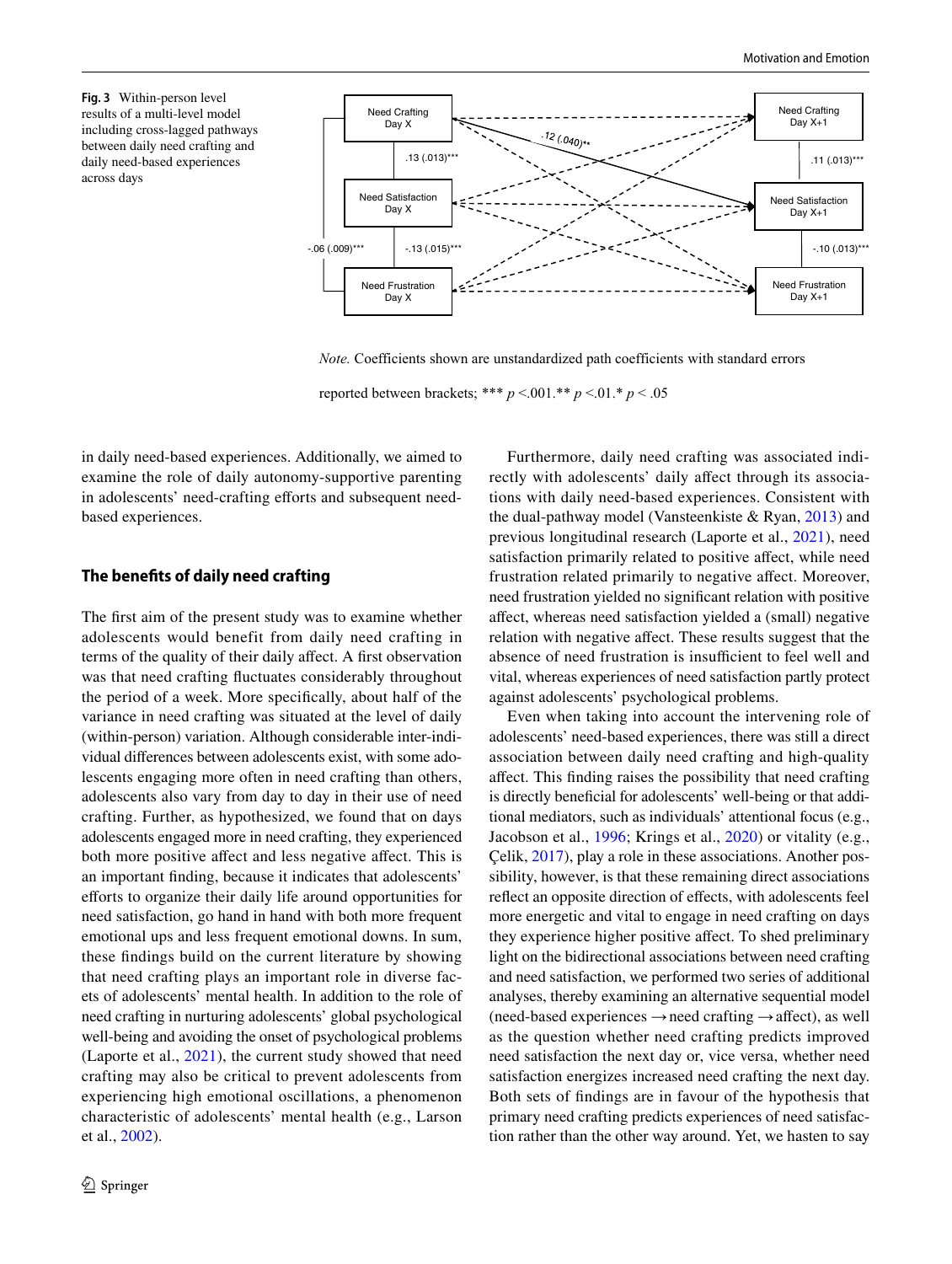that this is just the frst study that sheds light on the issue of bidirectionality. To further examine this through diary studies, assessment of need crafting and need-relevant experiences may be taken on distinct moments of the day instead of concurrently, as was the case herein. For instance, future research could ask adolescents to report on need crafting in the morning and on their need-based experiences through an experience sampling method across the day. The time lag between both measures would allow one to examine whether morning need crafting intentions drive need-relevant experiences. Ideally, these assessments would be done over a period of at least one month, as adolescents' weeks difer considerably due to several factors, such as the workload in school. As also diary studies are correlational in nature, only experimental research would allow one to draw more conclusive answers regarding direction of efects. Adolescents could be guided through a need-crafting intervention, which strengthen their skill for need crafting, as to examine whether induced need crafting allows adolescents to optimize their need-experiences compared to individuals in a control group. An on-line intervention study among the broader population provided initial promising evidence for this direction of effects (Laporte et al., [2022\)](#page-10-23). Yet, adolescents' needs could also be contextually supported as to examine whether enhanced need satisfaction fosters greater need crafting compared to adolescents placed in a control group.

## **The role of autonomy‑relevant parenting in adolescents' need crafting**

The second aim of this study was to examine the role of daily autonomy-supportive parenting in adolescents' need crafting and subsequent need-based experiences. As expected, we found that on days adolescents experienced higher autonomy support, they reported more need crafting. In turn, need crafting partially accounted for the association between daily autonomy-supportive parenting and adolescents' need-based experiences. Consistent with fndings regarding other capacities for self-regulation domains (i.e., emotion-regulation; Brenning et al., [2015;](#page-10-24) Erdmann & Hertel, [2019](#page-10-16)), these findings suggest that through autonomy-supportive parenting, parents can enhance adolescents' self-regulation capacities. Similar to the co-regulation of emotions (Erdmann & Hertel, [2019\)](#page-10-16), parents can strengthen adolescents' need crafting skills by gradually guiding them during their need crafting attempts, so they become more and more independent in crafting their own needs. For instance, in early childhood, parents can foster children's daily awareness towards their own psychological needs by naming and mirroring (Gottman et al., [1997](#page-10-25); Yap et al., [2008](#page-12-4)) the emotions that children experience when engaging in need-satisfying activities, thereby making children aware of experiences of autonomy, relatedness and competence during these events. Also, parents can more indirectly stimulate children's awareness towards their need-based experiences, by encouraging them to broadly explore their own needs independently, enabling them to make authentic decisions and to select activities, contexts and relational partners that give rise to more need satisfaction [i.e., *fostering inner-directed valuing processes* (FIV); Assor, [2012;](#page-10-26) Assor et al., [2020\]](#page-10-27). Further, parents can encourage children to engage in need-satisfying activities, by providing room to explore and try out diverse activities that may be need congruent for them. Although the current results generally suggest that autonomy-supportive parenting is indeed beneficial for adolescents' daily need crafting eforts, more research in diferent age groups is needed to explore developmentally sensitive manifestations of autonomy support in relation to need crafting, including constructs such as co-regulation. Also, as adolescents spend five out of the seven days per week in school, not only parents, but also teachers and peers, are likely to afect adolescents' daily need crafting attempts. Future research could therefore include several contextual sources, thereby relying on a combination of adolescent self-report and otherreport measurements.

Important to note is that need crafting mediated only partially the relation between daily autonomy-supportive parenting and daily need-based experiences, thereby suggesting that autonomy-supportive parenting is directly relevant for adolescents' need-based experiences. Also, it is likely that alternative mediating mechanisms playing an intervening role in these relations, such as adolescents' capacity for emotion regulation and identity development, which are known to be fostered by an autonomy-supportive parenting style (Assor et al., [2020](#page-10-27); Brenning et al., [2015](#page-10-24)).

In addition to further get better insight in specifc parenting practices and their impact on adolescents' daily need crafting attempts,, future research would also do well to examine the interactive interplay between daily autonomysupportive parenting and need-crafting. One possibility is need crafting efforts of adolescents yield more pronounced benefts when parents are perceived as autonomy-supportive. Autonomy-supportive parents may reinforce the efects of need crafting by for instance, naming and acknowledging the pleasure and satisfaction adolescents derive from their need crafting. Alternatively, need crafting could be especially critical for adolescents' well-being on days they experience a lack of parental autonomy support. Need crafting may on such days help to compensate the lack of contextual need support they experienced that day (Legault et al., [2017\)](#page-10-14).

## **Limitations and directions for future research**

A first limitation has to do with the generalizability of our fndings. On the one hand, participants were recruited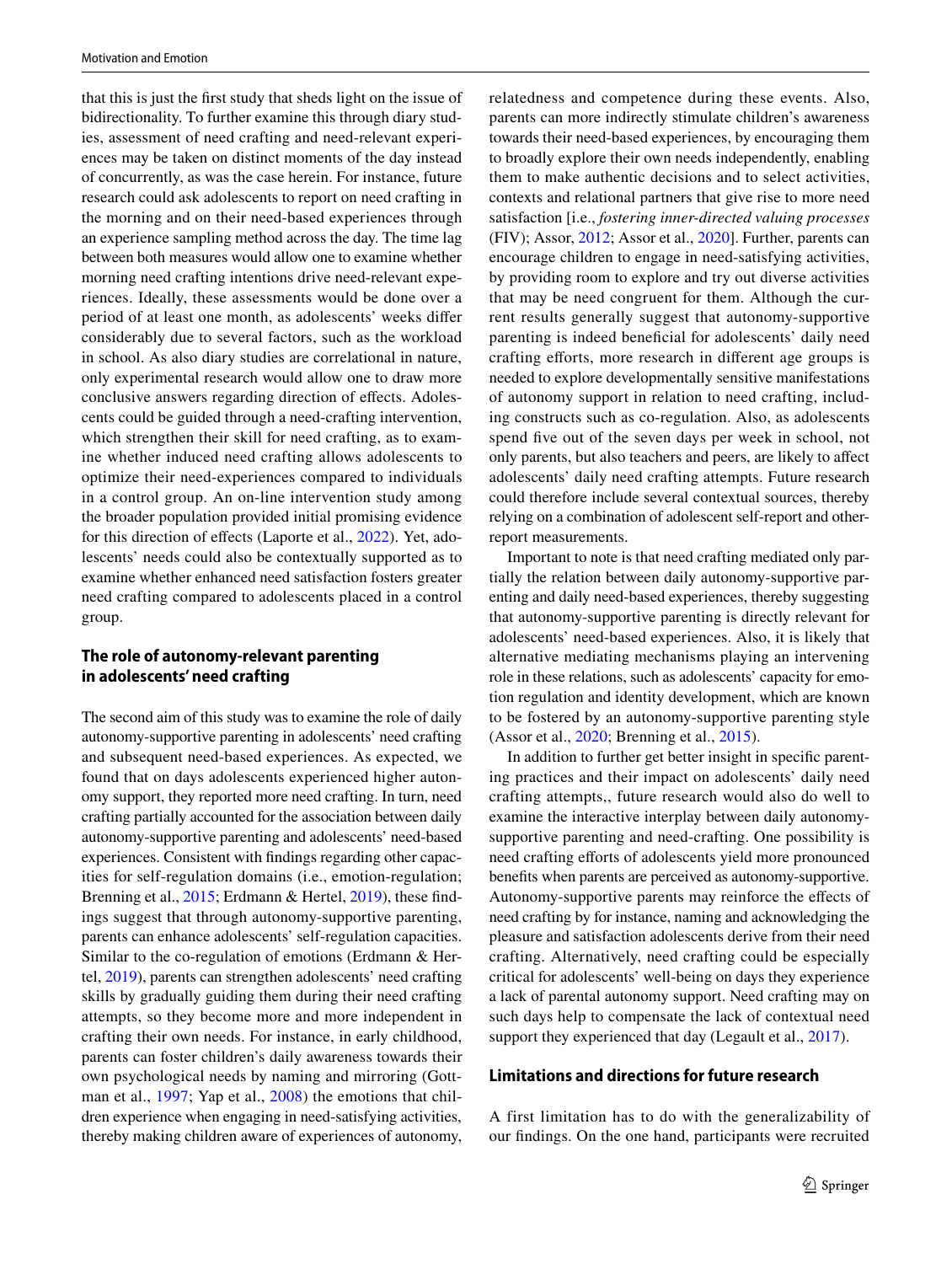through undergraduate students in the context of a course on developmental psychology. Because of this approach, the participants' characteristics are likely to have resembled the sociodemographic background of the students. We tried to ensure heterogeneity in terms of education level by asking students to recruit an adolescent following a prescribed track. Nevertheless, adolescents were relatively highly educated and more intact families and more girls participated to the current study compared to the Flemish sample (Statistiek Vlaanderen, [2021](#page-11-28)). Also, there were no families with an immigration background. $2$  Future research is needed to replicate these fndings among families from more diverse sociodemographic and cultural backgrounds. On the other hand, in order to increase the generalizability of our fndings over time, further studies could re-conduct the current study during Summer Holidays, a period in which adolescents experiencing generally more freedom and opportunities to engage in need crafting. One possibility is that need crafting is more fruitful during holidays, given adolescents can freely seek for activities and interactions that fully ft their interests and needs.

Second, by using larger and more heterogeneous samples future research could also attempt to gain more insight in the gender diferences and age-related trends observed in this study. Indeed, it was remarkable that boys reported signifcantly higher levels of need crafting compared to girls. This fnding can be explained from a socialization perspective, according to which boys often get more freedom and room for independence than girls, allowing them to broadly explore their needs and to organize their daily life around need-satisfying activities and contexts. With regard to age, our results showed that need crafting was related negatively to adolescents' age. This fnding contradicts to previous fndings in other self-regulation domains (e.g., emotion regulation), indicating that from middle to late adolescence, adolescents become more skilled to regulate their emotions(e.g., Zimmerman & Iwanski, [2014\)](#page-12-5), thereby using more adaptive and less maladaptive emotion-regulation strategies at the end of adolescence (i.e., 16–18 years), compared to middle adolescence (i.e., 12–15 years).Yet, as adolescents spend more time in school and as academic expectations increase during adolescence, adolescents may have less leisure time available to freely choose their own activities. Future research could address this possibility by including a wider age range and by including context-specifc measures of need crafting, distinguishing need crafting in school and leisure time.

<span id="page-9-0"></span><sup>2</sup> Specifcally, in the Flemish population: 42.9% of the adolescents follows an academic track, 48.8% of the adolescents is female, 9.5% of the families has an immigration background and 71.0% of the families is intact (Statistiek Vlaanderen, [2021](#page-11-28)).

Third, the measures for daily satisfaction and frustration of the needs had modest reliabilities at the within-person level. Therefore, the fndings obtained with these scales should be interpreted with some caution. These modest internal consistencies at the within-person level indicate that the diferent items in each of the scales that tap into need satisfaction and need frustration do not necessarily co-occur on the same day. For instance, even when an adolescent feels a sense of choice and freedom in the things he or she did on a given day (i.e., autonomy satisfaction), he or she may not necessarily feel competent to achieve his goals (i.e., competence satisfaction) on that given day.

# **Conclusion**

The current study provided further evidence for the role of need crafting in adolescents' daily emotional ups and downs. Moreover, although the current design does not allow us to make any causal claims, this study is the frst study to suggest that parents can contribute to adolescents' need crafting skills by using more autonomy-supportive parenting strategies. Conversely, controlling parenting strategies were related to lower engagement in need crafting. Overall, these fndings have potential implications for prevention and for interventions targeting adolescents' need-based experiences. Most need-based interventions focus on socialization fgures in adolescents' life (parents and teachers), thereby teaching adults to nurture children's need-based experiences. Yet, a two-track approach is perhaps to be preferred, including a parent-program to enhance parents' skills to uplift their child's need crafting capacities and an adolescent-program to strengthen more directly adolescents' need crafting capacities.

**Funding** This study was supported by the Research Foundation Flanders (Fund number: G006915N) and the Special Research Fund (Fund number: BOF.24Y.2019.0005.01).

**Data availability** The data that support the fndings of this study are openly available in Open Science Framework at [https://doi.org/10.](https://doi.org/10.17605/OSF.IO/YH8R6) [17605/OSF.IO/YH8R6.](https://doi.org/10.17605/OSF.IO/YH8R6)

#### **Declarations**

**Conflict of interest** The authors declare that they have no known competing fnancial interests or personal relationships that could have appeared to infuence the work reported in this paper.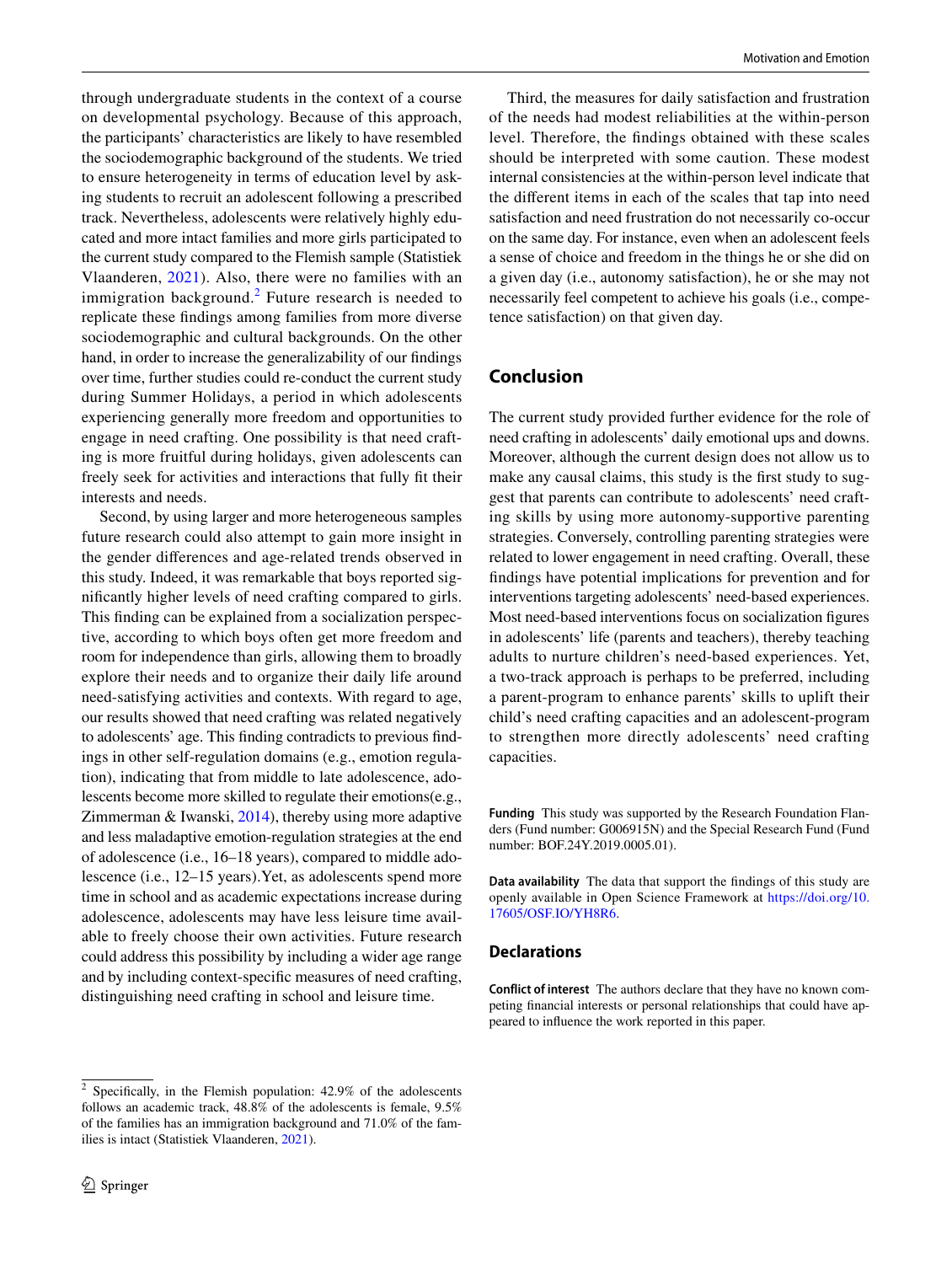## **References**

- <span id="page-10-19"></span>Akaike, H. (1974). A new look at the statistical model identifcation. *IEEE Transactions on Automatic Control, 19*(6), 716–723. <https://doi.org/10.1109/TAC.1974.1100705>
- <span id="page-10-1"></span>Arnett, J. J. (1999). Adolescent storm and stress, reconsidered. *American Psychologist, 54*(5), 317–326. [https://doi.org/10.](https://doi.org/10.1037/0003-066X.54.5.317) [1037/0003-066X.54.5.317](https://doi.org/10.1037/0003-066X.54.5.317)
- <span id="page-10-26"></span>Assor, A. (2012). Allowing choice and nurturing an inner compass: Educational practices supporting students' need for autonomy. In S. L. Christenson, A. L. Reschly, & C. Wylie (Eds.), *Handbook of research on student engagement* (pp. 421–439). Springer.
- <span id="page-10-27"></span>Assor, A., Soenens, B., Yitshaki, N., Geifman, Y., Olshtein, G., & Ezra, O. (2020). Towards a wider conception of autonomy support in adolescence: The contribution of refective inner-compass facilitation to the formation of an authentic inner compass and well-being. *Motivation and Emotion, 44*, 159–174. [https://](https://doi.org/10.1007/s11031-019-09809-2) [doi.org/10.1007/s11031-019-09809-2](https://doi.org/10.1007/s11031-019-09809-2)
- <span id="page-10-10"></span>Bartholomew, K. J., Ntoumanis, N., Ryan, R. M., Bosch, J. A., & Thøgersen-Ntoumani, C. (2011). Self-determination theory and diminished functioning: The role of interpersonal control and psychological need thwarting. *Personality and Social Psychology Bulletin, 37*(11), 1459–1473. [https://doi.org/10.1177/01461](https://doi.org/10.1177/0146167211413125) [67211413125](https://doi.org/10.1177/0146167211413125)
- <span id="page-10-24"></span>Brenning, K., Soenens, B., Van Petegem, S., & Vansteenkiste, M. (2015). Perceived maternal autonomy support and early adolescent emotion regulation: A longitudinal study. *Social Development, 24*(3), 561–578. <https://doi.org/10.1111/sode.12107>
- <span id="page-10-9"></span>Campbell, R., Tobback, E., Delesie, L., Vogelaers, D., Mariman, A., & Vansteenkiste, M. (2017). Basic psychological need experiences, fatigue, and sleep in individuals with unexplained chronic fatigue. *Stress and Health, 33*(5), 645–655. [https://doi.](https://doi.org/10.1002/smi.2751) [org/10.1002/smi.2751](https://doi.org/10.1002/smi.2751)
- <span id="page-10-12"></span>Campbell, R., Vansteenkiste, M., Soenens, B., Vandenkerckhove, B., & Mouratidis, A. (2020). Toward a better understanding of the reciprocal relations between adolescent psychological need experiences and sleep. *Personality and Social Psychology Bulletin*.<https://doi.org/10.1177/0146167220923456>
- <span id="page-10-22"></span>Çelik, E. (2017). Examining the mediating efect of subjective vitality in the proactive personality and life satisfaction relationship. *International Journal of Happiness and Development, 3*(4), 289–302.<https://doi.org/10.1504/IJHD.2017.087929>
- <span id="page-10-11"></span>Chen, B., Vansteenkiste, M., Beyers, W., Boone, L., Deci, E. L., van der Kaap-Deeder, J., Duriez, B., Lens, W., Matos, L., Mouratidis, A., & Ryan, R. M. (2015). Basic psychological need satisfaction, need frustration, and need strength across four cultures. *Motivation and Emotion, 39*(2), 216–236. [https://doi.org/10.](https://doi.org/10.1007/s11031-014-9450-1) [1007/s11031-014-9450-1](https://doi.org/10.1007/s11031-014-9450-1)
- <span id="page-10-6"></span>Cordeiro, P., Paixão, P., Lens, W., Lacante, M., & Luyckx, K. (2016). The Portuguese validation of the basic psychological need satisfaction and frustration scale: Concurrent and longitudinal relations to well-being and ill-being. *Psychologica Belgica, 56*(3), 193–209.<https://doi.org/10.5334/pb.252>
- <span id="page-10-17"></span>Costa, S., Cuzzocrea, F., Gugliandolo, M. C., & Larcan, R. (2016). Associations between parental psychological control and autonomy support, and psychological outcomes in adolescents: The mediating role of need satisfaction and need frustration. *Child Indicators Research, 9*(4), 1059–1076. [https://doi.org/10.1007/](https://doi.org/10.1007/s12187-015-9353-z) [s12187-015-9353-z](https://doi.org/10.1007/s12187-015-9353-z)
- <span id="page-10-3"></span>Deci, E. L., & Ryan, R. M. (2000). The" what" and" why" of goal pursuits: Human needs and the self-determination of behaviour. *Psychological Inquiry, 11*(4), 227–268. [https://doi.org/10.1207/](https://doi.org/10.1207/S15327965PLI1104_01) [S15327965PLI1104\\_01](https://doi.org/10.1207/S15327965PLI1104_01)
- <span id="page-10-4"></span>Deci, E. L., & Ryan, R. M. (2002). Overview of self-determination theory: An organismic dialectical perspective. In E. L. Deci & R. M. Ryan (Eds.), *Handbook of self-determination research* (pp. 3–33). University of Rochester Press.
- <span id="page-10-15"></span>de Bloom, J., Vaziri, H., Tay, L., & Kujanpää, M. (2020). An identitybased integrative needs model of crafting: Crafting within and across life domains. *Journal of Applied Psychology, 105*(12), 1423–1446.<https://doi.org/10.1037/apl0000495>
- <span id="page-10-0"></span>Deković, M., Buist, K. L., & Reitz, E. (2004). Stability and changes in problem behaviour during adolescence: Latent growth analysis. *Journal of Youth and Adolescence, 33*(1), 1–12. [https://doi.org/](https://doi.org/10.1023/A:1027305312204) [10.1023/A:1027305312204](https://doi.org/10.1023/A:1027305312204)
- <span id="page-10-8"></span>Emery, A. A., Toste, J. R., & Heath, N. L. (2015). The balance of intrinsic need satisfaction across contexts as a predictor of depressive symptoms in children and adolescents. *Motivation and Emotion, 39*, 753–765. <https://doi.org/10.1007/s11031-015-9491-0>
- <span id="page-10-16"></span>Erdmann, K. A., & Hertel, S. (2019). Self-regulation and co-regulation in early childhood–development, assessment and supporting factors. *Metacognition and Learning, 14*(3), 229–238. [https://doi.org/](https://doi.org/10.1007/s11409-019-09211) [10.1007/s11409-019-09211](https://doi.org/10.1007/s11409-019-09211)
- <span id="page-10-25"></span>Gottman, J. M., Katz, L. F., & Hooven, C. (1997). *Meta-emotion: How families communicate emotionally*. Lawrence Erlbaum Associates Inc.
- <span id="page-10-18"></span>Haerens, L., Aelterman, N., Vansteenkiste, M., Soenens, B., & Van Petegem, S. (2015). Do perceived autonomy-supportive and controlling teaching relate to physical education students' motivational experiences through unique pathways? Distinguishing between the bright and dark side of motivation. *Psychology of Sport and Exercise, 16*, 26–36. [https://doi.org/10.1016/j.psych](https://doi.org/10.1016/j.psychsport.2014.08.013) [sport.2014.08.013](https://doi.org/10.1016/j.psychsport.2014.08.013)
- <span id="page-10-20"></span>Jacobson, N. S., Dobson, K. S., Truax, P. A., Addis, M. E., Koerner, K., Gollan, J. K., Gortner, E., & Prince, S. E. (1996). A component analysis of cognitive-behavioral treatment for depression. *Journal of Consulting and Clinical Psychology, 64*(2), 295–304. [https://](https://doi.org/10.1037/0022-006X.64.2.295) [doi.org/10.1037/0022-006X.64.2.295](https://doi.org/10.1037/0022-006X.64.2.295)
- <span id="page-10-13"></span>Jang, H., Reeve, J., & Halusic, M. (2016). A new autonomy-supportive way of teaching that increases conceptual learning: Teaching in students' preferred ways. *The Journal of Experimental Education, 84*(4), 686–701.<https://doi.org/10.1080/00220973.2015.1083522>
- <span id="page-10-21"></span>Krings, A., Heeren, A., Fontaine, P., & Blairy, S. (2020). Attentional biases in depression: Relation to disorder severity, rumination, and anhedonia. *Comprehensive Psychiatry, 100*, 152173. [https://](https://doi.org/10.1016/j.comppsych.2020.152173) [doi.org/10.1016/j.comppsych.2020.152173](https://doi.org/10.1016/j.comppsych.2020.152173)
- <span id="page-10-5"></span>Laporte, N., Soenens, B., Brenning, K., & Vansteenkiste, M. (2021). Adolescents as active managers of their own psychological needs: The role of psychological need crafting in adolescents' psychosocial adjustment. *Journal of Adolescence, 88*, 67–83. [https://doi.](https://doi.org/10.1016/j.adolescence.2021.02.004) [org/10.1016/j.adolescence.2021.02.004](https://doi.org/10.1016/j.adolescence.2021.02.004)
- <span id="page-10-23"></span>Laporte, N., van den Bogaard, D., Brenning, K., Soenens, B., & Vansteenkiste, M. (2022). Testing LifeCraft, an online program to foster need crafting during the COVID-19 pandemic: efects on need-based experiences and mental health. [Manuscript under revision]. Faculty of Psychology and Educational Sciences, Ghent University
- <span id="page-10-2"></span>Larson, R. W., Moneta, G., Richards, M. H., & Wilson, S. (2002). Continuity, stability, and change in daily emotional experience across adolescence. *Child Development, 73*(4), 1151–1165. [https://doi.](https://doi.org/10.1111/1467-8624.00464) [org/10.1111/1467-8624.00464](https://doi.org/10.1111/1467-8624.00464)
- <span id="page-10-14"></span>Legault, L., Ray, K., Hudgins, A., Pelosi, M., & Shannon, W. (2017). Assisted versus asserted autonomy satisfaction: Their unique associations with wellbeing, integration of experience, and confict negotiation. *Motivation and Emotion, 41*(1), 1–21. [https://doi.org/](https://doi.org/10.1007/s11031-016-9593-3) [10.1007/s11031-016-9593-3](https://doi.org/10.1007/s11031-016-9593-3)
- <span id="page-10-7"></span>Leversen, I., Danielsen, A. G., Birkeland, M. S., & Samdal, O. (2012). Basic psychological need satisfaction in leisure activities and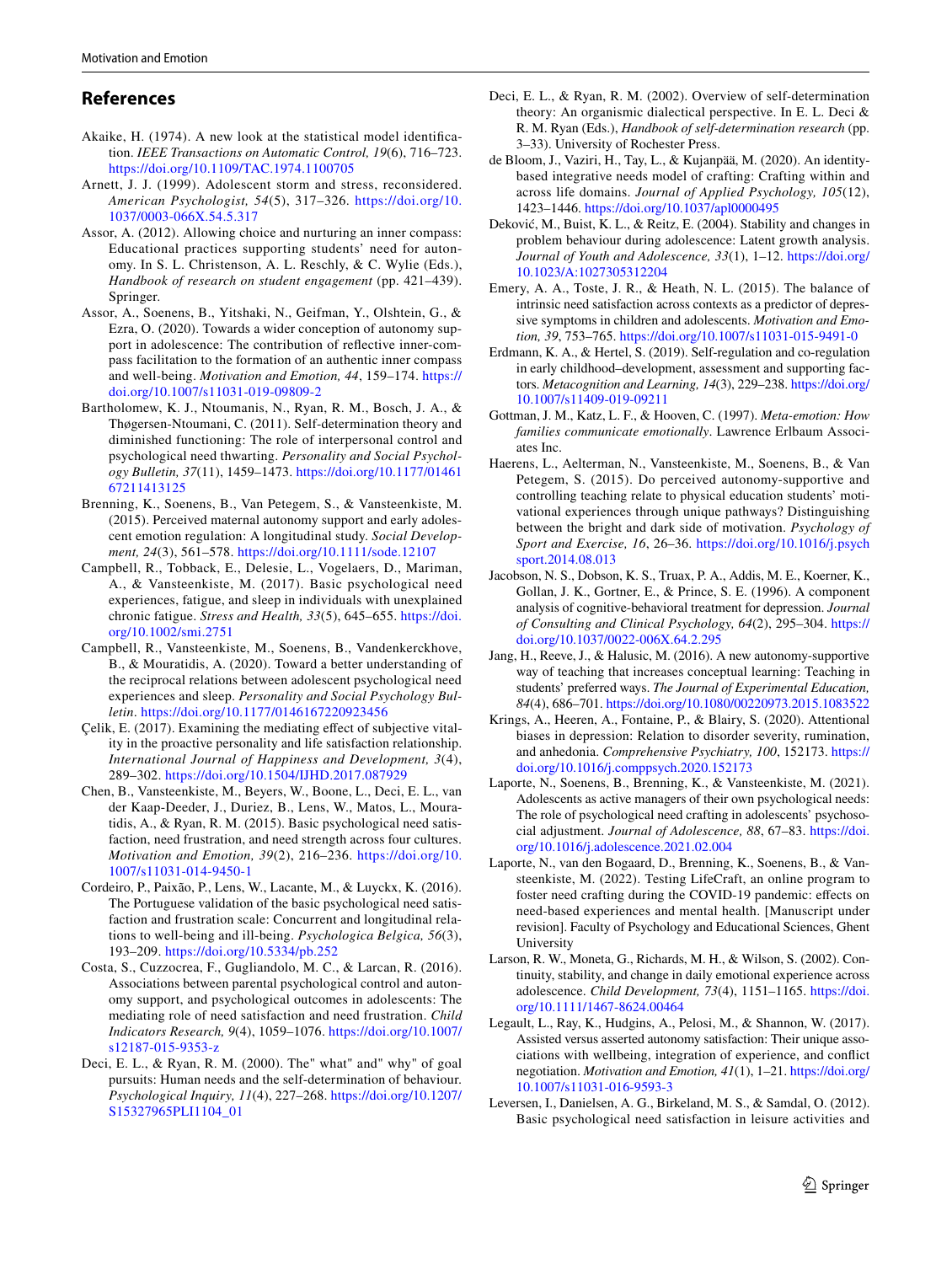adolescents' life satisfaction. *Journal of Youth and Adolescence, 41*(12), 1588–1599.<https://doi.org/10.1007/s10964-012-9776-5>

- <span id="page-11-21"></span>Ludeke, S., Johnson, W., McGue, M., & Iacono, W. G. (2013). Genetic amplifcation and the individualization of the parent–child relationship across adolescence. *Psychological Medicine, 43*(2), 413–422.<https://doi.org/10.1017/S0033291712001201>
- <span id="page-11-12"></span>Mabbe, E., Soenens, B., Vansteenkiste, M., van der Kaap-Deeder, J., & Mouratidis, A. (2018). Day-to-day variation in autonomysupportive and psychologically controlling parenting: The role of parent's daily experiences of need satisfaction and need frustration. *Parenting, 18*(2), 86–109. [https://doi.org/10.1080/15295192.](https://doi.org/10.1080/15295192.2018.1444131) [2018.1444131](https://doi.org/10.1080/15295192.2018.1444131)
- <span id="page-11-0"></span>Maciejewski, D. F., van Lier, P. A., Branje, S. J., Meeus, W. H., & Koot, H. M. (2015). A 5-year longitudinal study on mood variability across adolescence using daily diaries. *Child Development, 86*(6), 1908–1921. <https://doi.org/10.1111/cdev.12420>
- <span id="page-11-24"></span>Mageau, G. A., Ranger, F., Joussemet, M., Koestner, R., Moreau, E., & Forest, J. (2015). Validation of the perceived parental autonomy support scale (P-PASS). *Canadian Journal of Behavioural Science, 47*(3), 251–262.<https://doi.org/10.1037/a0039325>
- <span id="page-11-11"></span>Milyavskaya, M., Gingras, I., Mageau, G. A., Koestner, R., Gagnon, H., Fang, J., & Boiché, J. (2009). Balance across contexts: Importance of balanced need satisfaction across various life domains. *Personality and Social Psychology Bulletin, 35*(8), 1031–1045. <https://doi.org/10.1177/0146167209337036>
- <span id="page-11-25"></span>Preacher, K. J., Zyphur, M. J., & Zhang, Z. (2010). A general multilevel SEM framework for assessing multilevel mediation. *Psychological Methods, 15*(3), 209–233.<https://doi.org/10.1037/a0020141>
- <span id="page-11-13"></span>Reis, H. T., Sheldon, K. M., Gable, S. L., Roscoe, J., & Ryan, R. M. (2000). Daily well-being: The role of autonomy, competence, and relatedness. *Personality and Social Psychology Bulletin, 26*(4), 419–435.<https://doi.org/10.1177/0146167200266002>
- <span id="page-11-8"></span>Rodríguez-Meirinhos, A., Antolín-Suárez, L., Brenning, K., Vansteenkiste, M., & Oliva, A. (2020). A bright and a dark path to adolescents' functioning: The role of need satisfaction and need frustration across gender, age, and socioeconomic status. *Journal of Happiness Studies, 21*(1), 94–116. [https://doi.org/10.1007/](https://doi.org/10.1007/s10902-018-00072-9) [s10902-018-00072-9](https://doi.org/10.1007/s10902-018-00072-9)
- <span id="page-11-14"></span>Ryan, R. M., Bernstein, J. H., & Brown, K. W. (2010). Weekends, work, and well-being: Psychological need satisfactions and day of the week efects on mood, vitality, and physical symptoms. *Journal of Social and Clinical Psychology, 29*(1), 95–122. [https://](https://doi.org/10.1521/jscp.2010.29.1.95) [doi.org/10.1521/jscp.2010.29.1.95](https://doi.org/10.1521/jscp.2010.29.1.95)
- <span id="page-11-1"></span>Ryan, R. M., & Deci, E. L. (2017). *Self-determination theory: Basic psychological needs in motivation, development, and wellness*. Guilford Publications.
- <span id="page-11-27"></span>Ryan, R. M., Soenens, B., & Vansteenkiste, M. (2019). Refections on self-determination theory as an organizing framework for personality psychology: Interfaces, integrations, issues, and unfnished business. *Journal of Personality, 87*(1), 115–145. [https://doi.org/](https://doi.org/10.1111/jopy.12440) [10.1111/jopy.12440](https://doi.org/10.1111/jopy.12440)
- <span id="page-11-26"></span>Schwarz, G. (1978). Estimating the dimension of a model. *The Annals of Statistics, 6*, 461–464.
- <span id="page-11-19"></span>Sheldon, K. M., Abad, N., Ferguson, Y., Gunz, A., Houser-Marko, L., Nichols, C. P., & Lyubomirsky, S. (2010). Persistent pursuit of need satisfying goals leads to increased happiness: A 6-month experimental longitudinal study. *Motivation and Emotion, 34*(1), 39–48. <https://doi.org/10.1007/s11031-009-9153-1>
- <span id="page-11-15"></span>Sheldon, K. M., Ryan, R., & Reis, H. T. (1996). What makes for a good day? Competence and autonomy in the day and in the person. *Personality and Social Psychology Bulletin, 22*(12), 1270–1279. <https://doi.org/10.1177/01461672962212007>
- <span id="page-11-6"></span>Soenens, B., Deci, E. L., & Vansteenkiste, M. (2017). How parents contribute to children's psychological health: The critical role of psychological need support. In L. Wehmeyer, T. D. Little, S. J.

Lopez, K. A. Shogren, & R. Ryan (Eds.), *Development of selfdetermination through the life-course* (pp. 171–187). Springer.

- <span id="page-11-22"></span>Soenens, B., Vansteenkiste, M., & Beyers, W. (2019). Parenting adolescents. In M. H. Bornstein (Ed.), *Handbook of parenting* (pp. 111–167). Routledge.
- <span id="page-11-28"></span>Statistiek Vlaanderen (2021). Retrieved October 10, 2021, from [https://](https://www.statistiekvlaanderen.be/nl/) [www.statistiekvlaanderen.be/nl/](https://www.statistiekvlaanderen.be/nl/)
- <span id="page-11-3"></span>Thomaes, S., Sedikides, C., van den Bos, N., Hutteman, R., & Reijntjes, A. (2017). Happy to be "me?" authenticity, psychological need satisfaction, and subjective well-being in adolescence. *Child Development, 88*(4), 1045–1056. [https://doi.org/10.1111/](https://doi.org/10.1111/cdev.12867) [cdev.12867](https://doi.org/10.1111/cdev.12867)
- <span id="page-11-20"></span>Tims, M., & Bakker, A. B. (2010). Job crafting: Towards a new model of individual job redesign. *Journal of Industrial Psychology, 36*(2), 1–9.
- <span id="page-11-5"></span>Vandenkerckhove, B., Brenning, K., Vansteenkiste, M., Luyten, P., & Soenens, B. (2019). The explanatory role of basic psychological need experiences in the relation between dependency, self-criticism and psychopathology in adolescence. *Journal of Psychopathology and Behavioral Assessment, 41*(4), 574–588. [https://doi.](https://doi.org/10.1007/s10862-019-09719-0) [org/10.1007/s10862-019-09719-0](https://doi.org/10.1007/s10862-019-09719-0)
- <span id="page-11-17"></span>Vandenkerckhove, B., Soenens, B., Flamant, N., Luyten, P., Campbell, R., & Vansteenkiste, M. (2021). Daily ups and downs in adolescents' depressive symptoms: The role of daily self-criticism, dependency and basic psychological needs. *Journal of Adolescence, 91*, 97–109. [https://doi.org/10.1016/j.adolescence.2021.](https://doi.org/10.1016/j.adolescence.2021.07.005) [07.005](https://doi.org/10.1016/j.adolescence.2021.07.005)
- <span id="page-11-16"></span>van der Kaap-Deeder, J., Soenens, B., Mabbe, E., Dieleman, L., Mouratidis, A., Campbell, R., & Vansteenkiste, M. (2019). From daily need experiences to autonomy-supportive and psychologically controlling parenting via psychological availability and stress. *Parenting, 19*(3), 177–202. [https://doi.org/10.1080/15295192.](https://doi.org/10.1080/15295192.2019.1615791) [2019.1615791](https://doi.org/10.1080/15295192.2019.1615791)
- <span id="page-11-23"></span>van der Kaap-Deeder, J., Vansteenkiste, M., Soenens, S., Loeys, T., Mabbe, E., & Gargurevich, R. (2015). Autonomy-supportive parenting and autonomy-supportive sibling interactions: The role of mothers' and siblings' psychological need satisfaction. *Personality and Social Psychology Bulletin, 41*(11), 1590–1604. [https://doi.](https://doi.org/10.1177/0146167215602225) [org/10.1177/0146167215602225](https://doi.org/10.1177/0146167215602225)
- <span id="page-11-4"></span>van der Kaap-Deeder, J., Vansteenkiste, M., Soenens, B., & Mabbe, E. (2017). Children's daily well-being: The role of mothers', teachers', and siblings' autonomy support and psychological control. *Developmental Psychology, 53*(2), 237–251. [https://doi.org/10.](https://doi.org/10.1037/dev0000218) [1037/dev0000218](https://doi.org/10.1037/dev0000218)
- <span id="page-11-10"></span>Van Petegem, S., Soenens, B., Vansteenkiste, M., & Beyers, W. (2015). Rebels with a cause? Adolescent defance from the perspective of reactance theory and self-determination theory. *Child Development, 86*(3), 903–918.<https://doi.org/10.1111/cdev.12355>
- <span id="page-11-7"></span>Vansteenkiste, M., & Ryan, R. M. (2013). On psychological growth and vulnerability: Basic psychological need satisfaction and need frustration as a unifying principle. *Journal of Psychotherapy Integration, 23*(3), 263–280.<https://doi.org/10.1037/a0032359>
- <span id="page-11-2"></span>Vansteenkiste, M., Ryan, R., & Soenens, B. (2020). Basic psychological need theory: Trends, critical themes, and future directions. *Motivation and Emotion, 44*(1), 1–31. [https://doi.org/10.1007/](https://doi.org/10.1007/s11031-019-09818-1) [s11031-019-09818-1](https://doi.org/10.1007/s11031-019-09818-1)
- <span id="page-11-9"></span>Véronneau, M. H., Koestner, R. F., & Abela, J. R. (2005). Intrinsic need satisfaction and well–being in children and adolescents: An application of the self–determination theory. *Journal of Social and Clinical Psychology, 24*(2), 280–292. [https://doi.org/10.1521/](https://doi.org/10.1521/jscp.24.2.280.62277) [jscp.24.2.280.62277](https://doi.org/10.1521/jscp.24.2.280.62277)
- <span id="page-11-18"></span>Verstuyf, J., Vansteenkiste, M., Soenens, B., Boone, L., & Mouratidis, A. (2013). Daily ups and downs in women's binge eating symptoms: The role of basic psychological needs, general self-control,